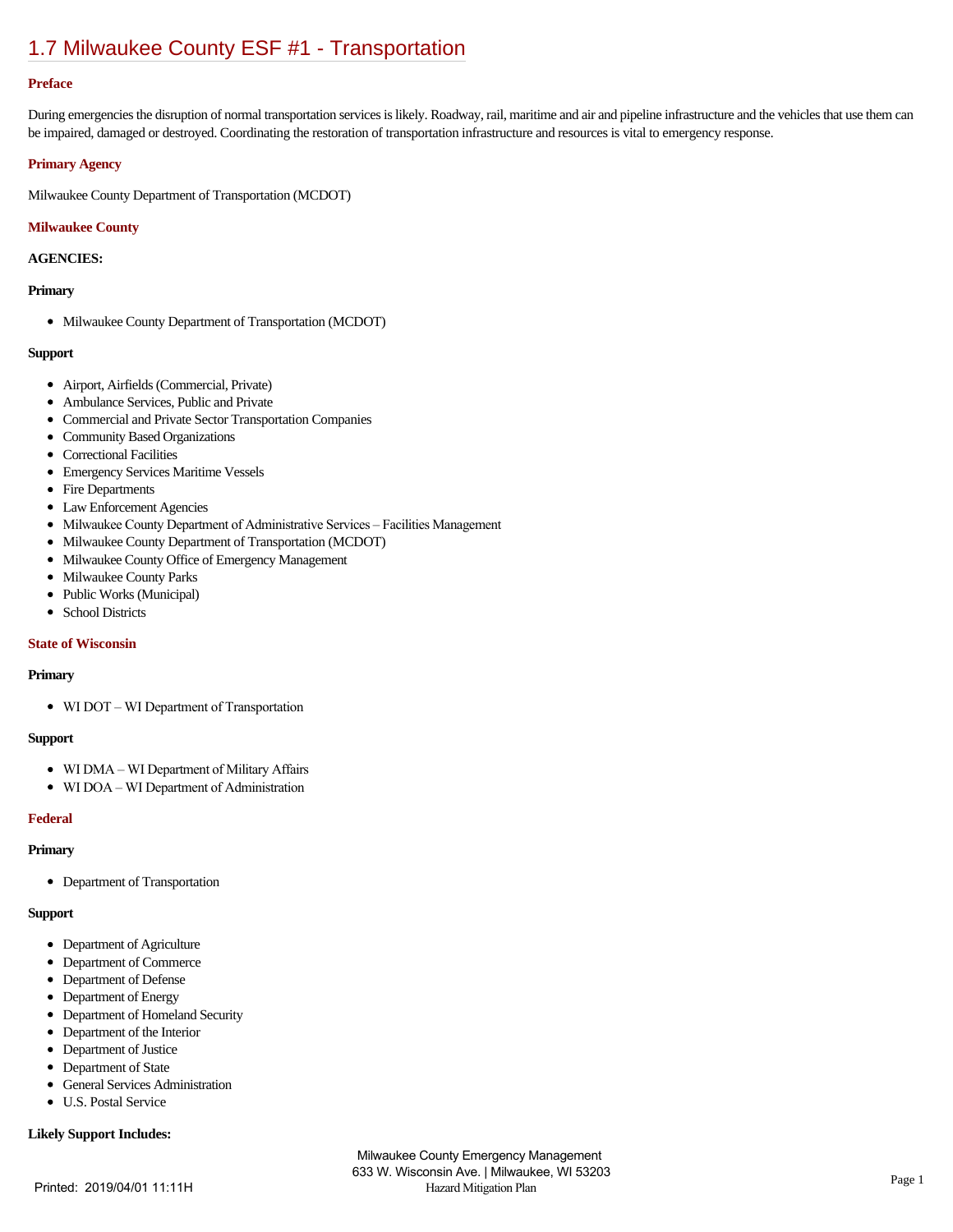- $\bullet$ Monitor and report status of and damage to the transportation system and infrastructure.
- $\bullet$ Identify temporary alternative transportation solutions when systems or infrastructure are damaged, unavailable, or overwhelmed.
- Perform activities conducted under the direct authority of DOT elements as these relate to aviation, maritime, surface, railroad, and pipeline transportation.  $\bullet$
- Coordinate the restoration and recovery of the transportation systems and infrastructure.  $\bullet$
- Coordinate and support prevention, preparedness, response, recovery, and mitigation activities among transportation stakeholders within the authorities and  $\bullet$ resource limitations of ESF # 1 agencies.
- NOTE: ESF # 1 is not responsible for movement of goods, equipment, animals, or people.

## **A. PURPOSE**

- 1. The purpose of Emergency Support Function # 1 is to provide, in a coordinated manner, the resources (human, technical, equipment, facility, materials and supplies) of participating agencies to support emergency transportation needs and service restoration activities during emergency or disaster situations.
- 2. Enables agencies, and emergency support functions requiring use of the transportation systems to perform their missions following an emergency. In the context of this plan, transportation refers to the resources and assets necessary to move goods and people.

## **B. POLICIES**

- 1. All transportation resources will be utilized on a priority basis to protect lives, property and environment.
- 2. Transportation planning will be directed toward satisfying the needs of responding agencies requiring transportation routes to perform their assigned emergency missions.
- 3. Transportation planning will include the utilization of available primary and support agency capabilities.
- 4. In a major emergency, the relaxation of certain restrictions (waive weight, height, and load requirements for vehicles transporting critical items) is essential to allow rescue and relief equipment into affected areas.

| PRIMARY DEPARTMENT RESPONSIBILITIES/TASKS BY PHASE           |                                                                                                                                                                                                                                                                                                                                                                                                                                                                                                                                                                                                                                                                                                                                                                                      |
|--------------------------------------------------------------|--------------------------------------------------------------------------------------------------------------------------------------------------------------------------------------------------------------------------------------------------------------------------------------------------------------------------------------------------------------------------------------------------------------------------------------------------------------------------------------------------------------------------------------------------------------------------------------------------------------------------------------------------------------------------------------------------------------------------------------------------------------------------------------|
| <b>MILWAUKEE COUNTY DEPARTMENT OF TRANSPORTATION (MCDOT)</b> |                                                                                                                                                                                                                                                                                                                                                                                                                                                                                                                                                                                                                                                                                                                                                                                      |
| <b>Pre-Emergency</b>                                         | Work with the Office of Emergency Management to:<br>Maintain this Emergency Support Function (ESF).<br>Identify and prioritize critical transportation infrastructure.<br>Develop inventory and sources of transportation resources, staffing resources and equipment to include supplies and maintenance.<br>Secure contracts for emergency supply of combustible fuel, from outside of the immediate area, for use in vehicles.<br>Develop emergency action checklists and Standard Operating Procedures (SOPs).                                                                                                                                                                                                                                                                   |
|                                                              | • When requested report to the EOC.<br>Provide coordination of transportation assistance to other Emergency Support Functions (ESFs), departments and community based<br>organizations requiring transportation capacity to perform emergency response missions.<br>Pre-order fuel and top off storage tanks.<br>Coordinate availability of motor fuels and vehicles involved in emergency operations. (Coordinate with Purchasing.)<br>٠<br>Coordinate storage of equipment and vehicles in a safe place.<br>Ensure that support agencies are on a lert as appropriate and that their transportation resources, equipment supplies and staff are placed<br>in the appropriate readiness status.<br>Coordinate fuel for vehicles.<br>Coordinate maintenance and repairs to vehicles. |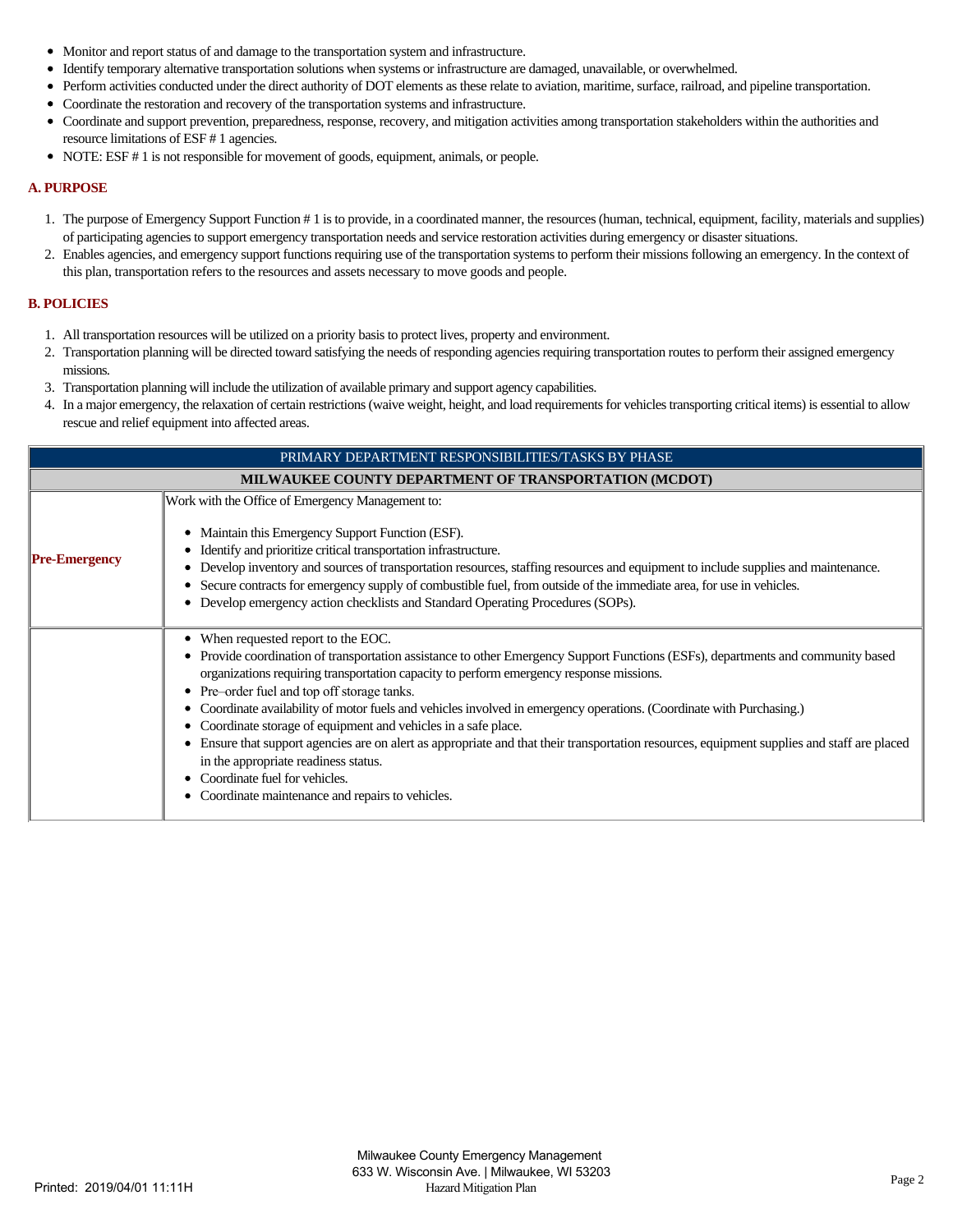| <b>Emergency</b><br><b>Operations Center</b><br>(EOC) | • Staff the ESF #1 position in the EOC.<br>• Determine condition, status of transportation resources.<br>• Develop comprehensive list of available vehicles and equipment.<br>• Coordinate with support agencies in providing sufficient fuel supplies to agencies, emergency response organizations, and areas along<br>evacuation routes.<br>• Maintain liaison with all support departments and communication with field personnel.<br>• Determine present and future need for transportation resources.<br>• Continually assess the situation to address the most critical transportation needs and develop strategies.<br>• Receive, prioritize and coordinate requests for transportation resources from field incident commanders. Sources can include:<br>• Departments.<br>• Private companies: bus, taxi, trucking, car/truck rentals.<br>$\circ$ NGOs.<br>• Commercial carriers.<br>○ Ambulance companies.<br>• Coordinate procurement of rental vehicles and other needed equipment with operators and independent maintenance locations as<br>required.<br>• Ensure field maintenance support, to include, but not limited to, fuel, lubricants, tires and vehicles parts.<br>• Ensure a continuous source and supply of food, water and ice for ESF # 1 personnel.<br>• Provide transportation services to assist in damage assessment operations.<br>• Coordinate needs with other regional EOCs and the State EOC, as necessary.<br>• Coordinate with other regional EOCs and the State EOC to provide evacuation transportation assistance where necessary.<br>• Determine condition, status of transportation systems and routes. Develop and maintain status map showing:<br><sup>o</sup> Routes that are open unconditionally,<br>○ Routes that are closed,<br>• Routes that have not yet been inspected,<br><sup>o</sup> Bridges that are open without restriction,<br><sup>o</sup> Bridges that are open with restrictions,<br><sup>o</sup> Bridges that are closed until replaced,<br><sup>o</sup> Bridges that have yet to be inspected, and<br><sup>o</sup> Bridges that have been visually inspected but require engineering tests to make further determinations.<br>• Close infrastructure determined to be unsafe.<br>• Post signing and barricades.<br>• Prioritize and/or allocate the resources necessary to maintain and restore the transportation infrastructure and services to support other<br>ESFs.<br>• Provide traffic control assistance and damage assessment of the transportation infrastructure.<br>• Determine the most viable transportation networks to, from and within the emergency area and regulate the use of these transportation<br>networks.<br>• Identify, prioritize, procure, and allocate available resources to maintain and restore the use of the transportation infrastructure.<br>• Make available personnel, equipment and other assets to assist in the restoration and maintenance of the transportation infrastructure.<br>Provide frequent updates to the EOC Logistics Section Chief as to the status of the transportation infrastructure.<br>• Maintain records of cost and expenditures to accomplish this ESF and forward them to the EOC Finance/Administration Section Chief.<br>• Participate with the Joint Information Center operations as assigned. |
|-------------------------------------------------------|-----------------------------------------------------------------------------------------------------------------------------------------------------------------------------------------------------------------------------------------------------------------------------------------------------------------------------------------------------------------------------------------------------------------------------------------------------------------------------------------------------------------------------------------------------------------------------------------------------------------------------------------------------------------------------------------------------------------------------------------------------------------------------------------------------------------------------------------------------------------------------------------------------------------------------------------------------------------------------------------------------------------------------------------------------------------------------------------------------------------------------------------------------------------------------------------------------------------------------------------------------------------------------------------------------------------------------------------------------------------------------------------------------------------------------------------------------------------------------------------------------------------------------------------------------------------------------------------------------------------------------------------------------------------------------------------------------------------------------------------------------------------------------------------------------------------------------------------------------------------------------------------------------------------------------------------------------------------------------------------------------------------------------------------------------------------------------------------------------------------------------------------------------------------------------------------------------------------------------------------------------------------------------------------------------------------------------------------------------------------------------------------------------------------------------------------------------------------------------------------------------------------------------------------------------------------------------------------------------------------------------------------------------------------------------------------------------------------------------------------------------------------------------------------------------------------------------------------------------------------------------------------------------------------------------------------------------------------------------------------------------------------------------------------------------------------------------------------------------------------------------------------------------------------------------------------------------------------------------------------------------------------------------------------------------------------------------------------|
| <b>Recovery Actions</b>                               | • Ensure arrangements are made with the Finance Section for issuance of emergency fuel credit cards to be used at private fuel stations<br>outside of damage area in case that the fueling facilities are damaged.<br>• Upon request, provide transportation resources to assist recovery activities.<br>Develop recovery actions and strategies.<br>• Prepare and submit emergency requisition for goods and services necessary to restore operations. Contact the Purchasing Division for<br>assistance.<br>• Long Term: Restore critical transportation routes, facilities, and services.                                                                                                                                                                                                                                                                                                                                                                                                                                                                                                                                                                                                                                                                                                                                                                                                                                                                                                                                                                                                                                                                                                                                                                                                                                                                                                                                                                                                                                                                                                                                                                                                                                                                                                                                                                                                                                                                                                                                                                                                                                                                                                                                                                                                                                                                                                                                                                                                                                                                                                                                                                                                                                                                                                                                            |

| SUPPORT DEPARTMENTS RESPONSIBILITIES/TASKS            |                                                                                                                                                                                                                                                                                        |
|-------------------------------------------------------|----------------------------------------------------------------------------------------------------------------------------------------------------------------------------------------------------------------------------------------------------------------------------------------|
| Airport, Airfields<br>$\ $ (Commercial, Private) $\ $ | • Coordinate and report damage assessment of air transportation capabilities.<br>Identify alternate emergency air transportation facilities and resources.<br>Manage emergency medical air transportation logistics at airport.<br>Record costs and expenditures. Submit as requested. |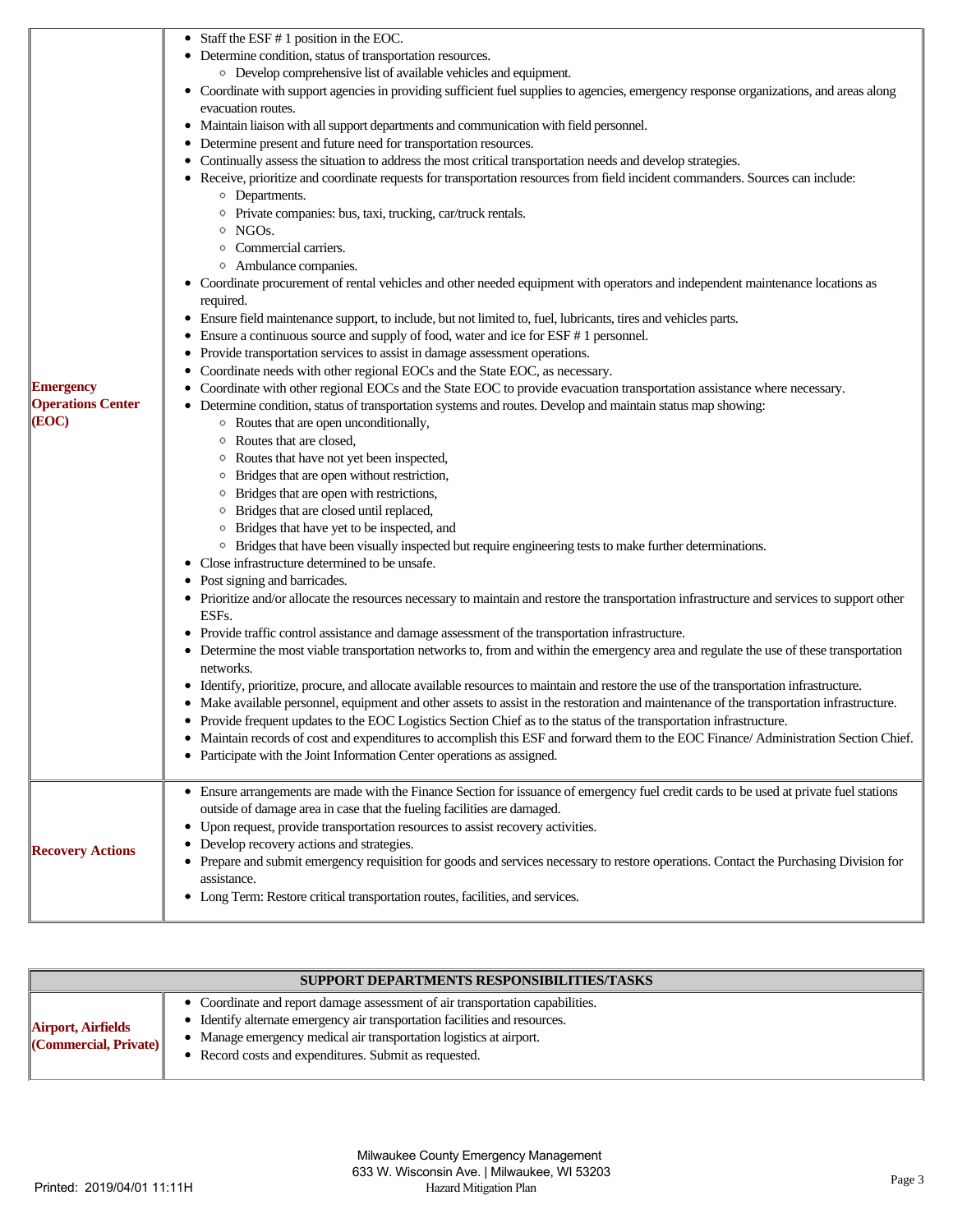| <b>Commercial and</b>                                 | Provide vehicles and drivers to assist.                                                                                                                              |
|-------------------------------------------------------|----------------------------------------------------------------------------------------------------------------------------------------------------------------------|
| <b>Private Sector</b>                                 | Provide maintenance mechanics and fuel for vehicles. (may be contracted)                                                                                             |
| <b>Transportation</b>                                 | Provide damage assessment information.<br>٠<br>Record costs and expenditures. Submit as requested.<br>٠                                                              |
| <b>Companies</b>                                      |                                                                                                                                                                      |
| <b>Community Based</b>                                | • Provide vehicles and drivers to assist.                                                                                                                            |
| <b>Organizations</b>                                  | Record costs and expenditures and forward them to the ESF # 1 Group Supervisor.                                                                                      |
| <b>Correctional Facilities</b>                        | • Provide vehicles and personnel.                                                                                                                                    |
| <b>Emergency Services</b><br><b>Maritime Vessels</b>  | • Provide vessels and personnel.                                                                                                                                     |
|                                                       | • Provide vehicles and personnel for emergency use.                                                                                                                  |
| <b>Ambulance Services</b>                             | • Provide medical transport.                                                                                                                                         |
| <b>Public and Private</b>                             | • Record costs and expenditures. Submit as requested.                                                                                                                |
|                                                       | Provide vehicles and personnel for emergency use.                                                                                                                    |
| <b>Fire Departments</b>                               | Provide medical transport.<br>٠                                                                                                                                      |
|                                                       | Provide traffic control assistance.<br>٠                                                                                                                             |
|                                                       | Assist with determining the most viable transportation networks to, from and within the emergency area and regulate the use of these<br>٠                            |
| Law Enforcement                                       | transportation networks.<br>• Provide situational information to the ESF primary department when a significant change in the transportation infrastructure is found. |
| <b>Agencies</b>                                       | Provide frequent updates to the Operations Section Chief at the EOC as to the status of the transportation infrastructure.<br>٠                                      |
|                                                       | Record costs and expenditures; forward them to the ESF #1 Group Supervisor.<br>٠                                                                                     |
|                                                       | Coordinate and report damage assessment of land transportation routes.                                                                                               |
| <b>Milwaukee County</b>                               | Deploy Public Works units to areas in need of debris removal or road restoration operations.<br>٠                                                                    |
| <b>Department of</b>                                  | Identify alternate emergency land transportation routes.                                                                                                             |
| <b>Administrative</b>                                 | Provide vehicles and drivers to assist.<br>Provide maintenance mechanics and fuel for vehicles and equipment.                                                        |
| <b>Services - Facilities</b>                          | Provide road repair equipment.<br>٠                                                                                                                                  |
| <b>Management</b>                                     | Record costs and expenditures and forward them to the ESF #1 Group Supervisor.                                                                                       |
|                                                       | Coordinate and report damage assessment of land transportation routes.                                                                                               |
|                                                       | Deploy Public Works units to areas in need of debris removal or road restoration operations.<br>٠                                                                    |
| <b>Milwaukee County</b><br><b>Department of</b>       | Identify alternate emergency land transportation routes.<br>٠<br>Provide vehicles and drivers to assist.                                                             |
| <b>Transportation</b>                                 | • Provide maintenance mechanics and fuel for vehicles and equipment.                                                                                                 |
| (MCDOT)                                               | Provide road repair equipment.<br>٠                                                                                                                                  |
|                                                       | • Record costs and expenditures and forward them to the ESF #1 Group Supervisor.                                                                                     |
|                                                       | Make required notifications to local, county, state and federal authorities.<br>٠                                                                                    |
| <b>Milwaukee County</b><br><b>Office of Emergency</b> | Document actions/events.<br>Provide a resource management system to ensure appropriate resources are provided to the Incident Commander at the incident scene.<br>٠  |
| <b>Management</b>                                     | Provide emergency information (through PIO) regarding public protective actions.<br>$\bullet$                                                                        |
|                                                       | • Provide vehicles and drivers to assist.                                                                                                                            |
| <b>Milwaukee County</b><br><b>Parks</b>               | Record costs and expenditures and forward them to the ESF # 1 Group Supervisor.<br>٠                                                                                 |
|                                                       | Coordinate and report damage assessment of land transportation routes.<br>$\bullet$                                                                                  |
|                                                       | Deploy Public Works units to areas in need of debris removal or road restoration operations.<br>٠                                                                    |
|                                                       | Identify alternate emergency land transportation routes.                                                                                                             |
| <b>Public Works</b><br>(Municipal)                    | Provide vehicles and drivers to assist.<br>٠<br>Provide maintenance mechanics and fuel for vehicles and equipment.<br>٠                                              |
|                                                       | Provide road repair equipment.<br>٠                                                                                                                                  |
|                                                       | Record costs and expenditures and forward them to the ESF #1 Group Supervisor.                                                                                       |
|                                                       | • Provide vehicles and drivers to assist with transportation requirements as available.                                                                              |
| <b>School Districts</b>                               | Provide maintenance mechanics and fuel for vehicles.<br>٠                                                                                                            |
|                                                       | • Record costs and expenditures and forward them to the ESF # 1 Group Supervisor.                                                                                    |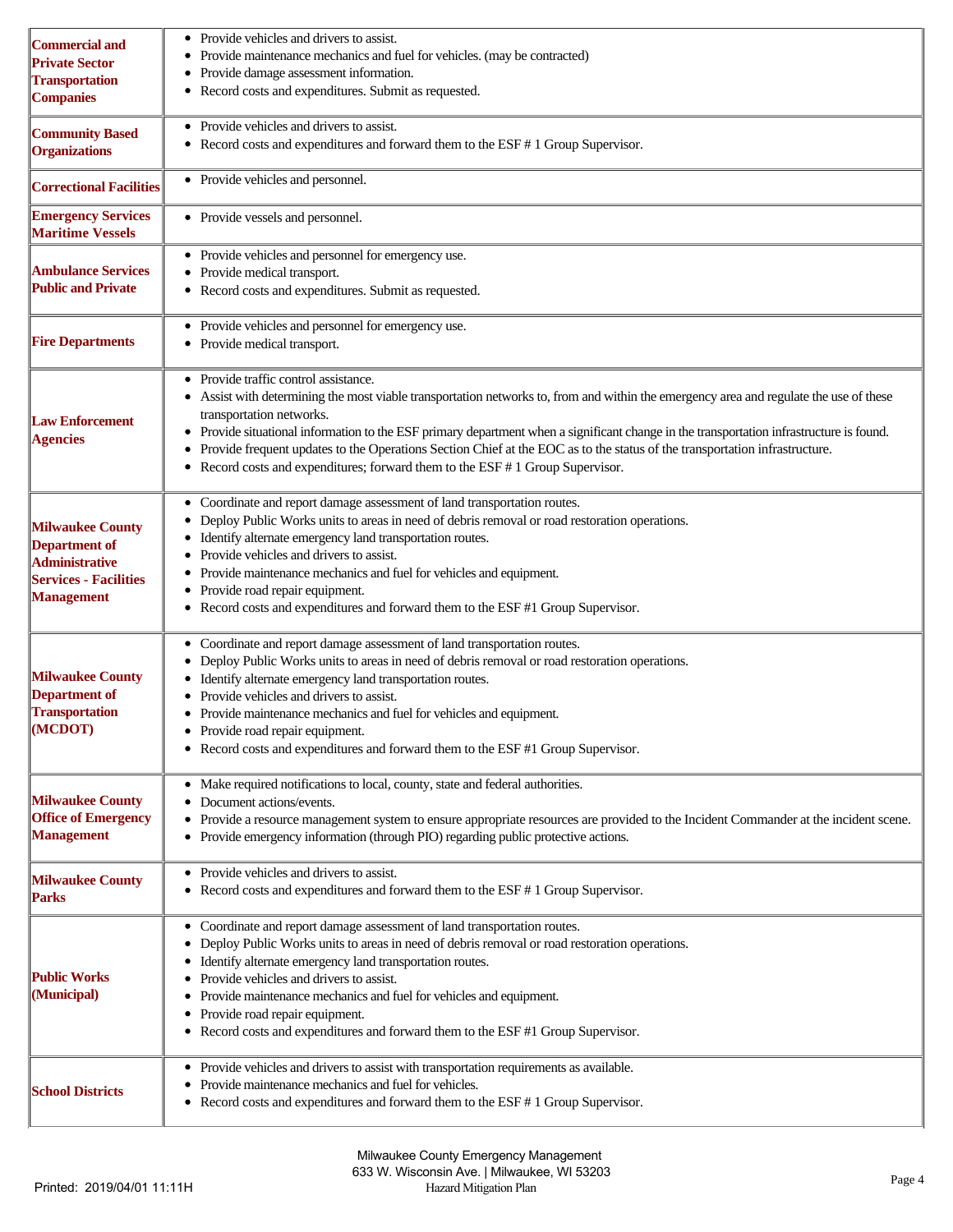| <b>  ATTACHMENTS</b> | $\bullet$ ESF # 1A: Evacuation.                                                                         |
|----------------------|---------------------------------------------------------------------------------------------------------|
| REFERENCES           | 1. Transportation Resource and Contact Listing.<br>2. County Wide Evacuation Planning Guidance (R2015). |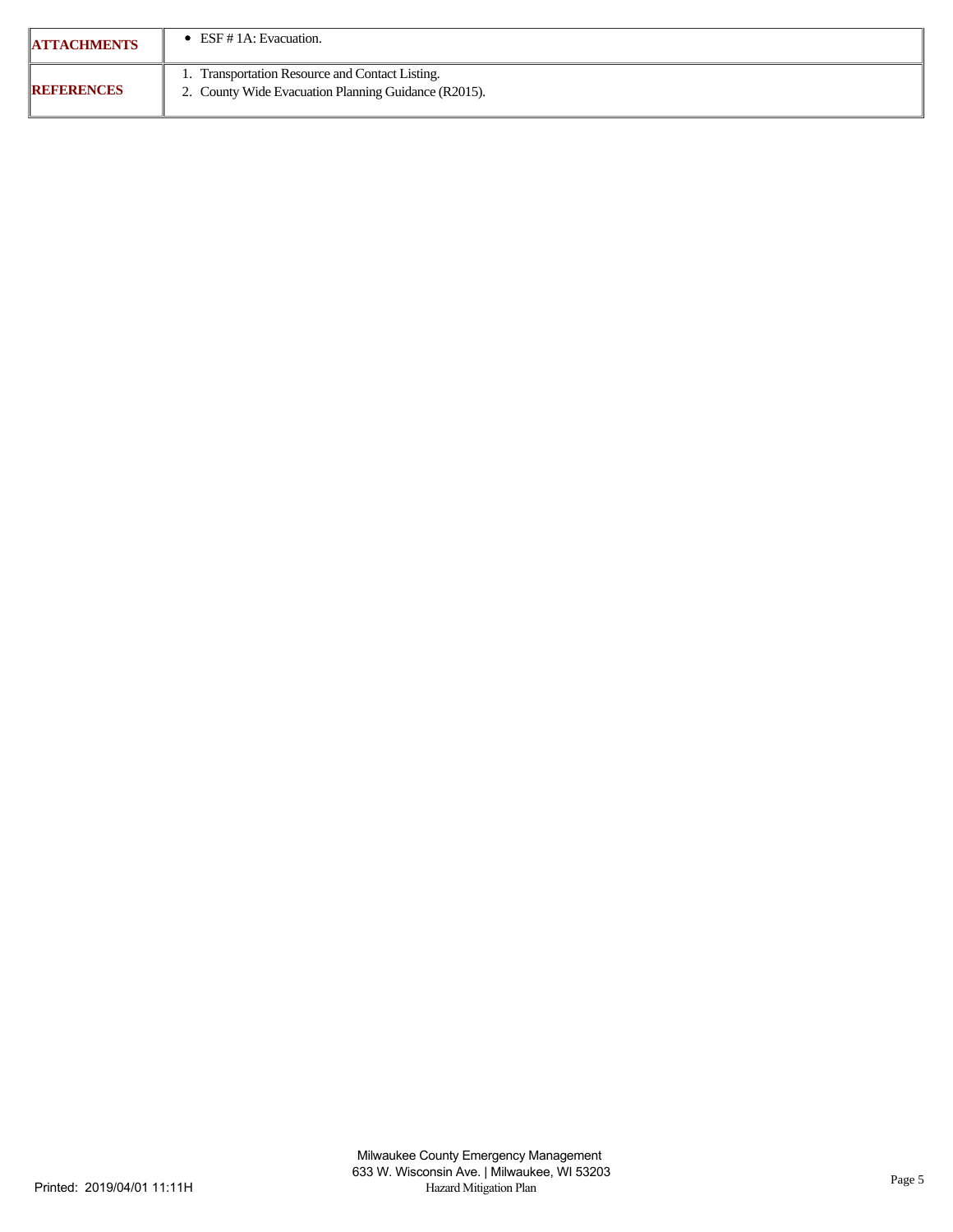# [1.8 Milwaukee County ESF #1A - Evacuation](https://milwaukeecounty.isc-cemp.com/Cemp/Details?id=5805887)

#### **Preface**

ESF is based on an emergency and/or incident that requires all or part of the county population to be re-located away from the threat. The magnitude and location of the event will dictate the establishment of evacuation routes.

#### **Primary Agency**

Milwaukee County Office of Emergency Management

## **MILWAUKEE COUNTY AGENCIES:**

#### **Primary**

Milwaukee County Office of Emergency Management

#### **Support**

- American Red Cross
- **ARES/RACES**
- Bus Companies
- Chief Elected Officials
- Correctional Facilities
- Fire Departments
- Law Enforcement Agencies
- $\bullet$ Media: Broadcast & Print
- $\bullet$ Milwaukee County Corporation Counsel
- $\bullet$ Milwaukee County Departments, All
- $\bullet$ Milwaukee County Department of Administrative Services – Facilities Management
- $\bullet$ Milwaukee County Department of Health & Human Services
- $\bullet$ Milwaukee County Department of Transportation (MCDOT)
- $\bullet$ Milwaukee County Emergency Medical Service
- $\bullet$ Milwaukee County Executive
- $\bullet$ Milwaukee County Public Information Officer – County Executive
- $\bullet$ Municipalities
- $\bullet$ NGOs
- $\bullet$ Specialists (as the situation requires)
- $\bullet$ Utilities
- Utilities, Private  $\bullet$

## **State of Wisconsin AGENCIES**

\*\*State support to this ESF may be available in coordination with the State Emergency Operations Center (EOC).

## **Federal**

Likely support includes:

- Monitor and report status of and damage to the transportation system and infrastructure.
- $\bullet$ Identify temporary alternative transportation solutions when systems or infrastructure are damaged, unavailable, or overwhelmed.
- A. **PURPOSE.**
	- 1. To provide for the evacuation of part or all of the population from any threatened or stricken disaster area within Milwaukee County to locations providing safety and shelter and to provide guidance for in-place sheltering when evacuation is not feasible.

## B. **POLICES.**

- 1. Evacuation
	- a. Citizens are advised to follow evacuation orders. Those who do not wish to comply are encouraged to provide "next-of-kin" information.
	- b. Consideration will be given to access and functional needs populations during the evacuation process.
	- c. "Shelter-in-Place" is the preferred option whenever possible.

## PRIMARY DEPARTMENT RESPONSIBILITIES/TASKS BY PHASE

#### **MILWAUKEE COUNTY DEPARTMENT OF TRANSPORTATION (MCDOT)**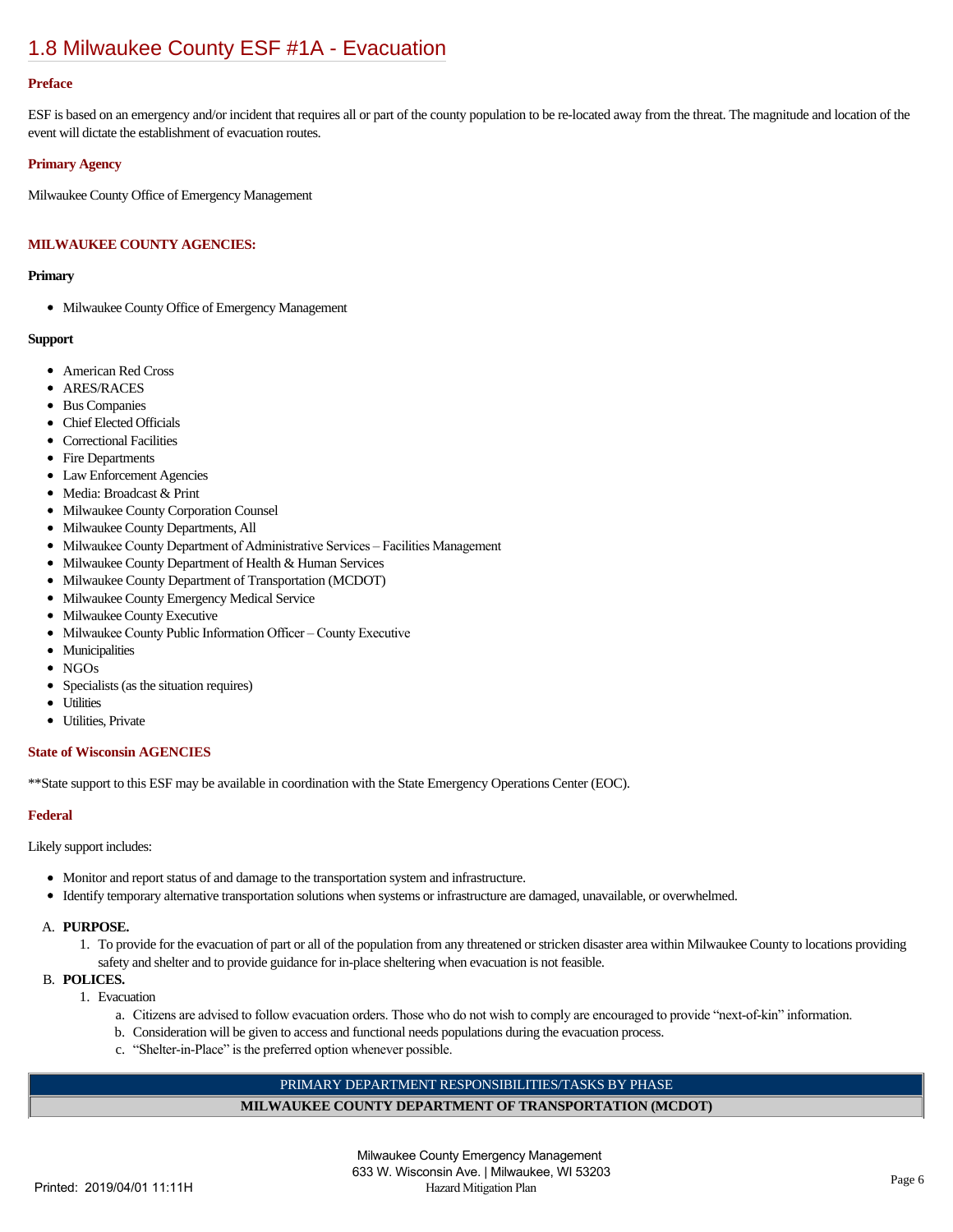|                                                       | The Division of Emergency Management works with partner agencies to:                                                                                                                                                                                                                                                                                                                                                                                                                                                                                                                                                                                                                                                                                                                                                                                                                                                                                                                                                                                                                                                                                                                                                                                                                                                                                                                                                                                                                                                                                                      |
|-------------------------------------------------------|---------------------------------------------------------------------------------------------------------------------------------------------------------------------------------------------------------------------------------------------------------------------------------------------------------------------------------------------------------------------------------------------------------------------------------------------------------------------------------------------------------------------------------------------------------------------------------------------------------------------------------------------------------------------------------------------------------------------------------------------------------------------------------------------------------------------------------------------------------------------------------------------------------------------------------------------------------------------------------------------------------------------------------------------------------------------------------------------------------------------------------------------------------------------------------------------------------------------------------------------------------------------------------------------------------------------------------------------------------------------------------------------------------------------------------------------------------------------------------------------------------------------------------------------------------------------------|
| <b>Pre-Emergency</b>                                  | Maintain this Emergency Support Function (ESF).<br>٠<br>Participate in drills, exercises.<br>Develop emergency action checklists.<br>Identify and sign evacuation routes within Milwaukee County.<br>Conduct public education about evacuation procedures.<br>٠<br>Develop and maintain procedures and SOP's for implementing evacuation operations, including evacuation routing.                                                                                                                                                                                                                                                                                                                                                                                                                                                                                                                                                                                                                                                                                                                                                                                                                                                                                                                                                                                                                                                                                                                                                                                        |
| Emergency                                             | Coordinate the implementation of locally ordered evacuations. Use developed SOP's for response and:<br>٠<br>Initiate evacuation orders when necessary.<br>a. Identify areas potentially in need of evacuation (i.e. flood plains, areas near hazardous materials, etc.).<br>b. Identify evacuation routes and provide signage as needed.<br>c. Identify required transportation resources.<br>d. Establish traffic and perimeter control as requested.<br>e. Ensure public information activities.<br>f. Ensure security for evacuated areas.<br>g. Designate reception areas if necessary.<br>h. Determine transport needs for access and functional needs populations.<br>i. Develop and disseminate evacuation instructions.<br>• Shelter In-Place (Hazardous Material Incidents)<br>a. Safe and quick evacuations may not be possible due to time, weather, and other factors. An option to evacuation is "shelter in<br>place," e.g. notifying occupants of buildings, facilities, homes, to seek protection indoors and stay inside until notified that it is safe<br>to exit.<br>b. When people cannot evacuate before a hazardous material plume arrives, public officials must advise them to stay indoors and<br>reduce the ventilation from outside air as much as possible.<br>c. For in-place sheltering to be effective, the decision-making authority must be clearly defined, warning to the public must be timely,<br>and the sheltered population must know how to reduce shelter ventilation rates.                                                    |
| <b>Emergency</b><br><b>Operations Center</b><br>(EOC) | Staff the ESF #1A position in the EOC.<br>٠<br>Serve as the Milwaukee County point of contact for municipal, county and state ordered evacuation efforts.<br>Initiate evacuation orders when necessary.<br>• Coordinate the implementation of locally ordered evacuations, actions include:<br>○ Identify areas potentially in need of evacuation (i.e. flood plains, areas near hazardous materials, etc.).<br>Identify required transportation resources.<br>Establish traffic and perimeter control as requested.<br>$\circ$<br>Ensure public information activities.<br>$\circ$<br>Ensure security for evacuated areas.<br>• Designate reception areas if necessary.<br>• Plan for recovery to include:<br>Initiate return, when possible.<br>Control traffic.<br>Conduct public information activities.<br>Establish FEMA Disaster Recovery Center sites, if appropriate.<br>$\circ$<br>• In coordination with the Fire and Police Departments, develop evacuation plans for incidents at hazardous materials sites, as well as other<br>specialized facilities/events. (See Attachment "Evacuation Planning Factors.")<br>• Coordinate evacuation operations with Law Enforcement Agencies, Public Works, and Mass Care.<br>• Monitor evacuation process with field operations<br>Plan For Re-Entry Operations to include:<br>1. Notices rescinding evacuation orders.<br>2. Instructions for re-entry for distribution.<br>3. Process for re-entry.<br>4. Traffic control.<br>5. Public information activities.<br>6. Certify evacuated area(s) safe for re-entry. |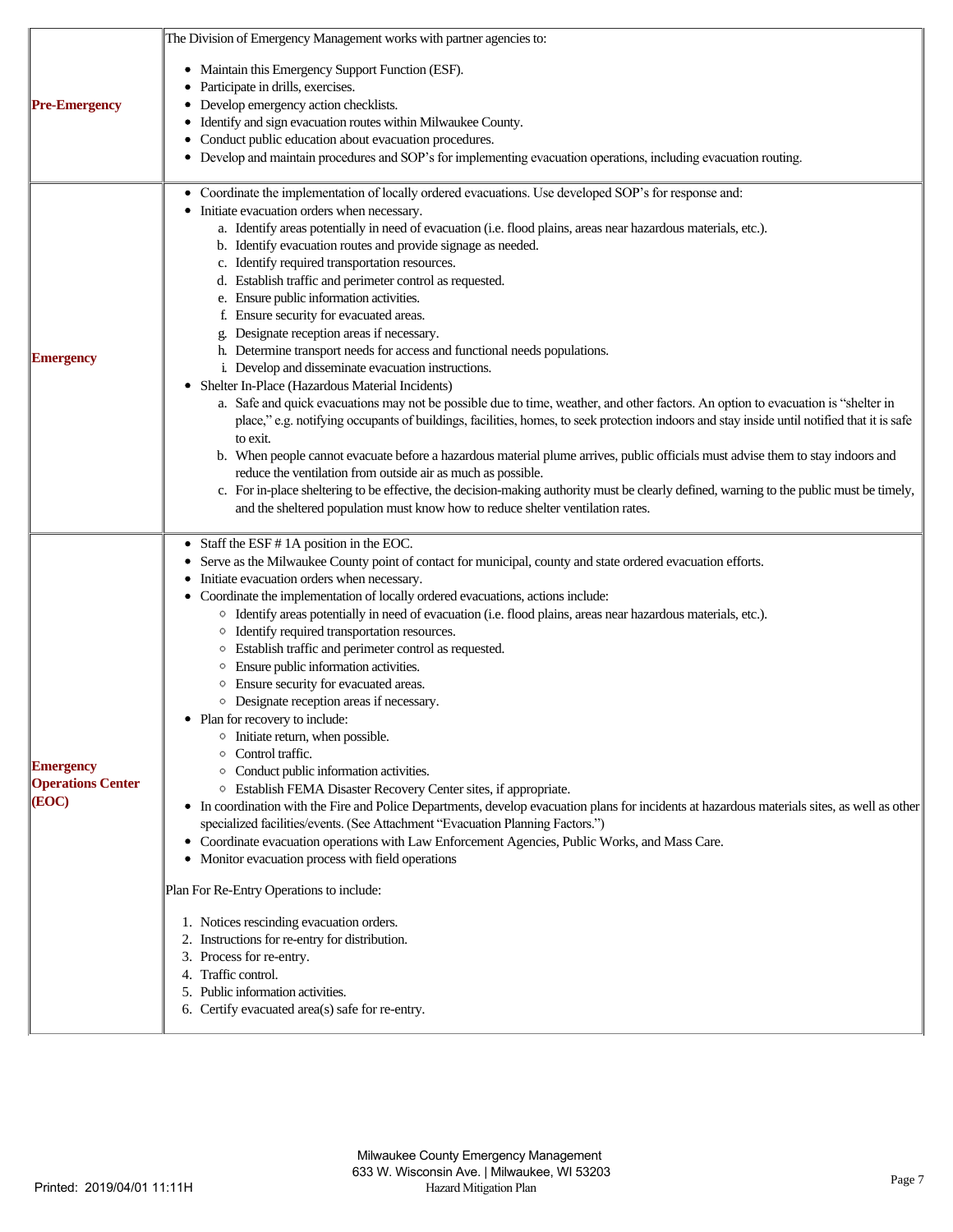|                                          | Re-Entry:                                                                                                                                                                                                                                                                                                                                                                                                                                                                                                                                                                                                                                                                                                  |
|------------------------------------------|------------------------------------------------------------------------------------------------------------------------------------------------------------------------------------------------------------------------------------------------------------------------------------------------------------------------------------------------------------------------------------------------------------------------------------------------------------------------------------------------------------------------------------------------------------------------------------------------------------------------------------------------------------------------------------------------------------|
| <b>Recovery Actions</b>                  | 1. Develop and disseminate instructions for re-entry.<br>2. Certify the evacuated area safe for re-entry.<br>3. Coordinate re-entry-return with Public Works, Law Enforcement Agencies, and all other appropriate agencies.<br>4. Initiate return, where possible.<br>5. Conduct public information activities.<br>6. Assist other agencies with recovery operations, as appropriate                                                                                                                                                                                                                                                                                                                       |
|                                          | <b>Support Departments Responsibilities/Tasks</b>                                                                                                                                                                                                                                                                                                                                                                                                                                                                                                                                                                                                                                                          |
| <b>American Red Cross</b>                | • Coordinate evacuation and shelter planning with respective agencies.<br>• Plan for populations with access and functional needs with the respective institution administrators to determine specific transportation<br>and shelter needs.<br>• Designate and maintain location of updated shelter and congregate shelter lists.<br>Assist with emergency public information dissemination.<br>٠<br>• Establish shelter agreements with the school districts and private businesses within the county.<br>Open and close public shelters as requested.                                                                                                                                                    |
| <b>ARES/RACES</b>                        | • Assist with warning and emergency information dissemination.                                                                                                                                                                                                                                                                                                                                                                                                                                                                                                                                                                                                                                             |
| <b>Bus Companies</b><br>(Private)        | • Provide vehicles for transportation.                                                                                                                                                                                                                                                                                                                                                                                                                                                                                                                                                                                                                                                                     |
| <b>Chief Elected</b><br><b>Officials</b> | • Issue local emergency declarations.<br>• Initiate evacuation/curfews as requested.<br>Make declarations as warranted.<br>٠<br>• Issue re-entry orders after consultation with the appropriate response agencies.                                                                                                                                                                                                                                                                                                                                                                                                                                                                                         |
| <b>Correctional Facilities</b>           | • Provide emergency shelter and act as 'refuge of last resort.'                                                                                                                                                                                                                                                                                                                                                                                                                                                                                                                                                                                                                                            |
| <b>Departments, All</b>                  | • Assist in evacuation of persons in danger to safe areas or shelter.<br>Assist in informing the public.<br>٠<br>Identify access and functional needs persons needing evacuation assistance.<br>٠<br>Assist with evacuation/notification, when necessary.                                                                                                                                                                                                                                                                                                                                                                                                                                                  |
| <b>Fire Departments</b>                  | • Coordinate with Division of Emergency Management and Law Enforcement Agencies to establish and sign evacuation routes, traffic<br>control points, blockages, etc.<br>Assist with the identification of evacuation routes.<br>Provide siren-equipped and/or public address mobile units.<br>٠<br>Assist with evacuation/notification, when necessary.<br>• Direct on-scene evacuations as a result of fire, hazardous materials spill, transportation accidents, etc., as necessary, whenever there is<br>immediate threat to life and safety.<br>• Contact municipal officials.<br>Order evacuation whenever necessary to protect lives and property.<br>٠<br>• Disseminate text messages when directed. |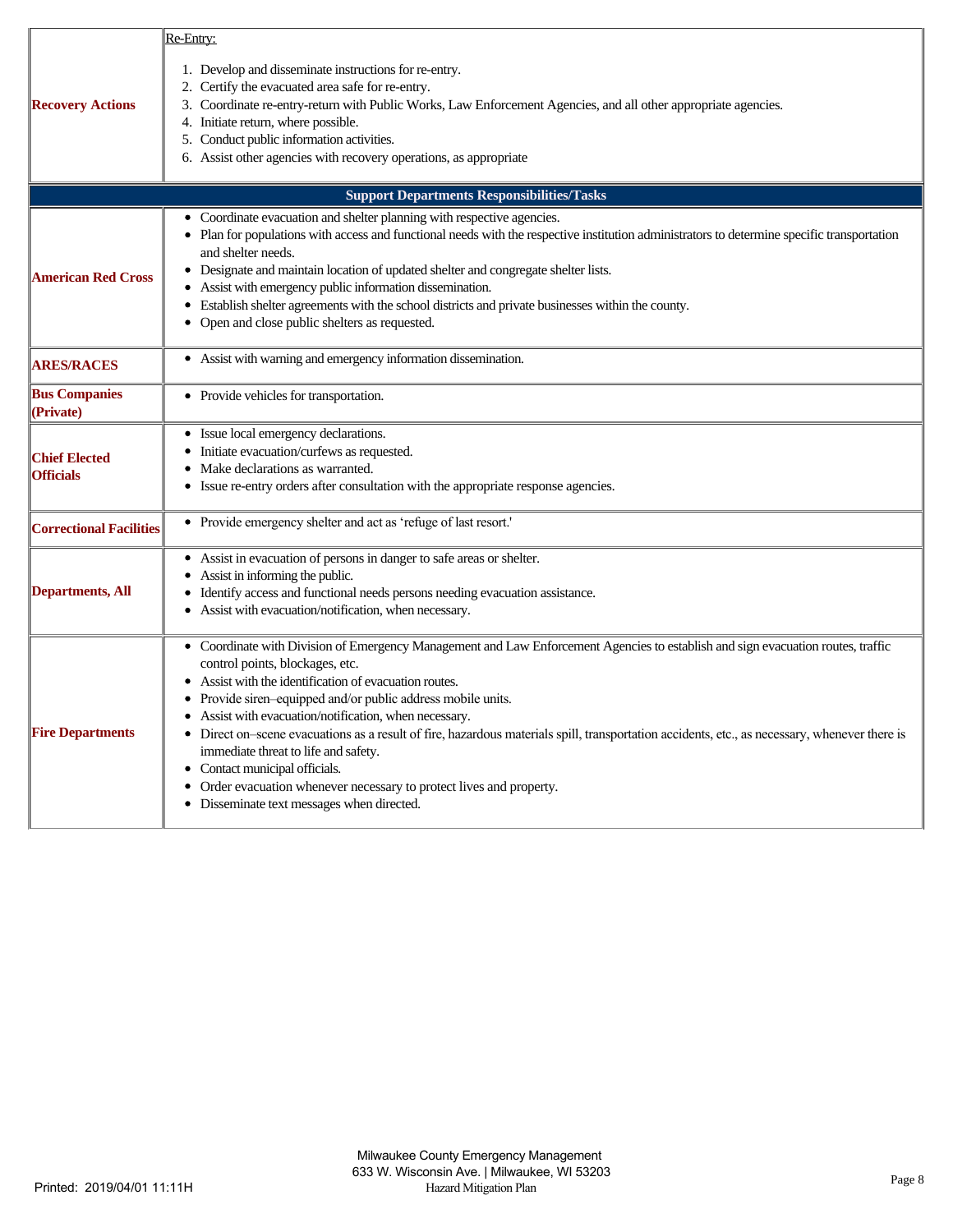| <b>Law Enforcement</b><br><b>Agencies</b>                                                                                     | • Contact municipal officials.<br>Assist in the identification of evacuation routes.<br>٠<br>Order evacuations when necessary to protect lives and property and maintain law and order.<br>٠<br>Ensure emergency orders are implemented.<br>Initiate, coordinate and monitor evacuation activities.<br>a. Designate primary and alternate evacuation routes based on characteristics of known hazardous event and/or upon the parameters<br>of predictable hazards.<br>b. Establish staging areas and rest areas.<br>c. Coordinate with Public Works to identify potential problems along evacuation routes and to ensure safety of evacuation routes<br>following an event.<br>• Assist in warning the public<br>• Provide staff for door-to-door warning.<br>○ Activate outdoor warning sirens.<br>$\circ$ Move through the affected area with sirens and public address systems if necessary.<br>• Provide transportation for emergency workers to and from risk area.<br>Coordinate with health officials the transportation of elderly, homebound, handicapped/disabled and mobility-impaired persons.<br>٠<br>Provide security in rest areas, reception centers, and shelters.<br>٠<br>Establish a perimeter and control area around the evacuated area.<br>٠<br><sup>o</sup> Establish a Law Enforcement Agencies pass system.<br>• Provide security in evacuated areas, as safety requirements allow.<br>• Provide traffic and movement control.<br>○ Maintain and coordinate two-way traffic on all evacuation routes to allow continued access for emergency vehicles.<br><sup>o</sup> Designate traffic control points at the time based on anticipated traffic volume and identifiable problem areas.<br>Keep evacuation routes clear of stalled vehicles and equipment.<br>٠<br>• Milwaukee County Law Enforcement Agencies - Loud speakers on the squads, city watch notification system, web page. |
|-------------------------------------------------------------------------------------------------------------------------------|-------------------------------------------------------------------------------------------------------------------------------------------------------------------------------------------------------------------------------------------------------------------------------------------------------------------------------------------------------------------------------------------------------------------------------------------------------------------------------------------------------------------------------------------------------------------------------------------------------------------------------------------------------------------------------------------------------------------------------------------------------------------------------------------------------------------------------------------------------------------------------------------------------------------------------------------------------------------------------------------------------------------------------------------------------------------------------------------------------------------------------------------------------------------------------------------------------------------------------------------------------------------------------------------------------------------------------------------------------------------------------------------------------------------------------------------------------------------------------------------------------------------------------------------------------------------------------------------------------------------------------------------------------------------------------------------------------------------------------------------------------------------------------------------------------------------------------------------------------------------------------------------------------------------|
| Media: Broadcast &<br>Print                                                                                                   | • Disseminate warning messages provided by authorized sources to the general public as rapidly as possible in the event of an impending or<br>actual disaster.<br>• Activate the Emergency Alert System (EAS) as directed by Milwaukee County Division of Emergency Management (Broadcast Media).                                                                                                                                                                                                                                                                                                                                                                                                                                                                                                                                                                                                                                                                                                                                                                                                                                                                                                                                                                                                                                                                                                                                                                                                                                                                                                                                                                                                                                                                                                                                                                                                                 |
| <b>Milwaukee County</b><br><b>Corporation Counsel</b>                                                                         | • Develop for review evacuation orders to be used in conjunction with emergency declarations.                                                                                                                                                                                                                                                                                                                                                                                                                                                                                                                                                                                                                                                                                                                                                                                                                                                                                                                                                                                                                                                                                                                                                                                                                                                                                                                                                                                                                                                                                                                                                                                                                                                                                                                                                                                                                     |
| <b>Milwaukee County</b><br><b>Department of</b><br><b>Administrative</b><br><b>Services - Facilities</b><br><b>Management</b> | • Inspect buildings and infrastructure of evacuated area and certify for re-entry operations.                                                                                                                                                                                                                                                                                                                                                                                                                                                                                                                                                                                                                                                                                                                                                                                                                                                                                                                                                                                                                                                                                                                                                                                                                                                                                                                                                                                                                                                                                                                                                                                                                                                                                                                                                                                                                     |
| <b>Milwaukee County</b><br><b>Department of Health</b><br>& Human Services                                                    | • Coordinate evacuation and shelter planning with respective agencies. Plan for functional needs with the respective institution<br>administrators to determine specific transportation and shelter needs. Develop and maintain list of functional needs population.<br>• Designate and maintain location of updated shelter and congregate shelter lists.<br>Establish shelter agreements with the school districts and private businesses within the county.<br>Provide health care services to designated rest areas during evacuation.<br>$\bullet$<br>Open and close public shelters.<br>٠                                                                                                                                                                                                                                                                                                                                                                                                                                                                                                                                                                                                                                                                                                                                                                                                                                                                                                                                                                                                                                                                                                                                                                                                                                                                                                                   |
| <b>Milwaukee County</b><br><b>Department of</b><br><b>Transportation</b><br>(MCDOT)                                           | • Provide vehicles, shuttles, buses and drivers for evacuation as inventory allows.<br>Provide traffic control signs and barricades, and operational control of traffic signals and flashers.<br>٠<br>Coordinate with Emergency Management and Law Enforcement Agencies to establish and sign evacuation routes, traffic control points,<br>٠<br>blockages, etc.<br>• Assist with the identification of evacuation routes.<br>Along with private contractors, assist when possible to keep evacuation routes clear of stalled vehicles and equipment.<br>٠<br>Establish staging areas and rest areas.<br>٠                                                                                                                                                                                                                                                                                                                                                                                                                                                                                                                                                                                                                                                                                                                                                                                                                                                                                                                                                                                                                                                                                                                                                                                                                                                                                                        |
| <b>Milwaukee County</b><br><b>EMS</b>                                                                                         | • Provide health care services to designated rest areas during evacuation.                                                                                                                                                                                                                                                                                                                                                                                                                                                                                                                                                                                                                                                                                                                                                                                                                                                                                                                                                                                                                                                                                                                                                                                                                                                                                                                                                                                                                                                                                                                                                                                                                                                                                                                                                                                                                                        |
| <b>Milwaukee County</b><br><b>Executive</b>                                                                                   | Issue local emergency declarations.<br>٠<br>Support county, state, federal emergency declarations as applicable.<br>٠                                                                                                                                                                                                                                                                                                                                                                                                                                                                                                                                                                                                                                                                                                                                                                                                                                                                                                                                                                                                                                                                                                                                                                                                                                                                                                                                                                                                                                                                                                                                                                                                                                                                                                                                                                                             |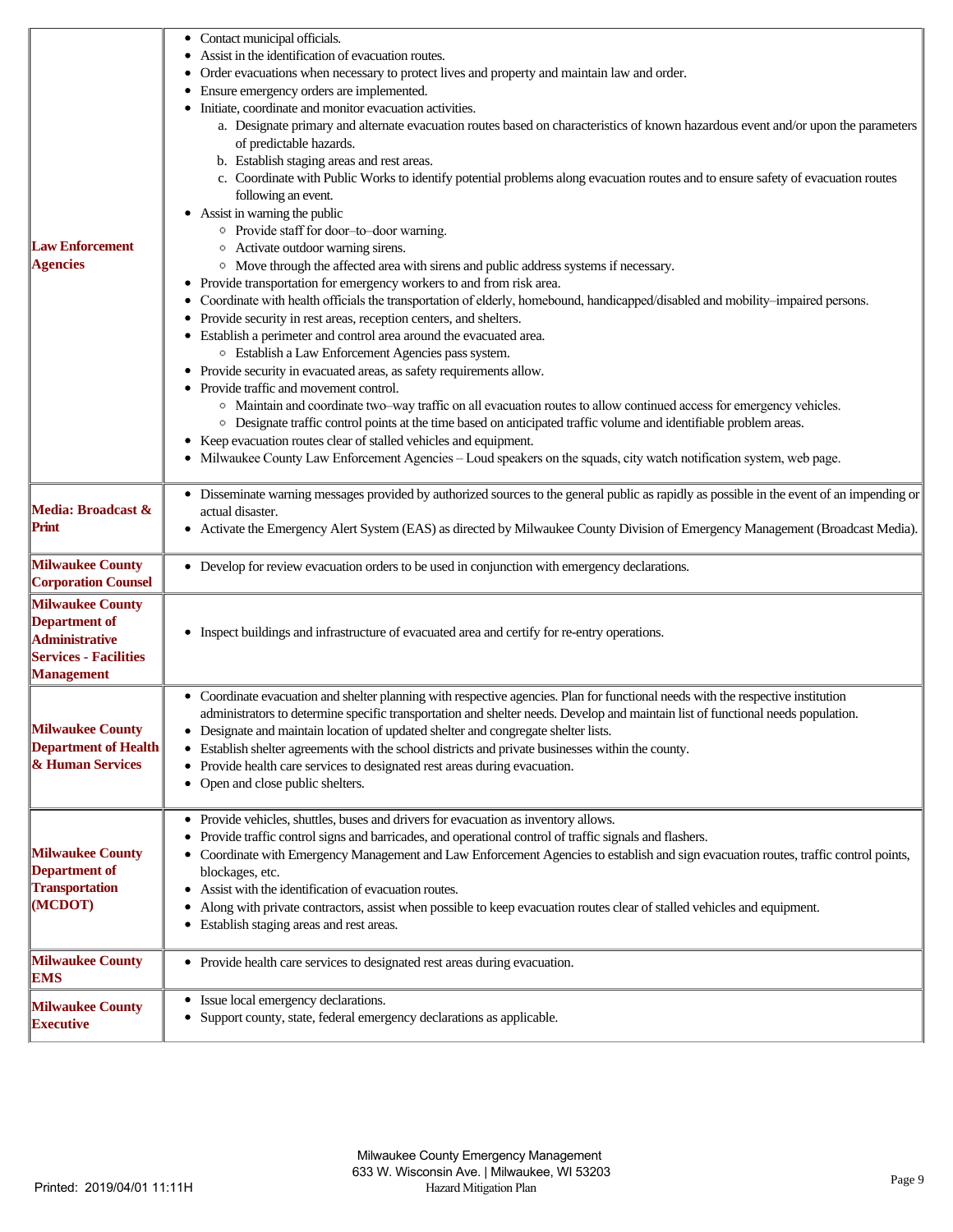| <b>Milwaukee County</b><br><b>Public Information</b><br><b>Officer - County</b><br>Executive | Develop alert and warning releases to be disseminated to the media.<br>٠<br>Develop pre-scripted alert and warning releases to be disseminated to the media.<br>٠<br>Disseminate emergency information immediately, advising the public of what evacuation and/or shelter actions to take.<br>٠<br>Develop and disseminate information on re-entry issues.<br>٠<br>Ensure that warning information is disseminated to the media on a timely basis.<br>Responsible for assimilating, coordinating and disseminating all public information on behalf of the County (see ESF #15).<br>٠<br>Staff EOC, if activated, and continue dissemination of warning information, if needed.<br>٠<br>Develop evacuation and shelter information releases to be disseminated to the media.<br>٠<br>Disseminate emergency information immediately, advising the public of what evacuation and/or shelter actions to take.<br>٠<br>Insure that evacuation and/or shelter information is disseminated to the media on a timely basis throughout the emergency. |
|----------------------------------------------------------------------------------------------|-----------------------------------------------------------------------------------------------------------------------------------------------------------------------------------------------------------------------------------------------------------------------------------------------------------------------------------------------------------------------------------------------------------------------------------------------------------------------------------------------------------------------------------------------------------------------------------------------------------------------------------------------------------------------------------------------------------------------------------------------------------------------------------------------------------------------------------------------------------------------------------------------------------------------------------------------------------------------------------------------------------------------------------------------|
| Municipalities, All                                                                          | • Disseminate warning to citizens.<br>Develop evacuation and shelter plans.<br>٠<br>Assist in designation of primary evacuation routes as appropriate.<br>Identify staging areas, reception centers, and shelters.<br>٠<br>Pre-establish staging areas (schools, faith based organizations, etc.) for residents needing transportation.<br>Designate transportation resources and shelter facilities for emergency workers.<br>٠<br>Identify transportation resources and services to support evacuation and sheltering.<br>٠<br>Identify functional needs groups that require transportation and special care at shelters.<br>٠                                                                                                                                                                                                                                                                                                                                                                                                              |
| <b>NGOs</b>                                                                                  | Assist in evacuation and shelter planning with respective agencies.<br>٠<br>Designate and maintain location of updated shelter and congregate shelter lists.<br>٠<br>Establish shelter agreements with the school districts and private businesses within the county.<br>٠<br>Provide emergency services to designated rest areas during evacuation.<br>٠<br>Open and close public shelters.<br>٠                                                                                                                                                                                                                                                                                                                                                                                                                                                                                                                                                                                                                                             |
| <b>Utilities</b>                                                                             | • Inspect evacuated areas before re-entry.                                                                                                                                                                                                                                                                                                                                                                                                                                                                                                                                                                                                                                                                                                                                                                                                                                                                                                                                                                                                    |
| <b>ATTACHMENTS</b>                                                                           | 1. Evacuation and Shelter SOP.<br>2. Evacuation Planning Factors.<br>3. Public Protection Decision Tree.                                                                                                                                                                                                                                                                                                                                                                                                                                                                                                                                                                                                                                                                                                                                                                                                                                                                                                                                      |
| <b>REFERENCES</b>                                                                            | • Milwaukee County Evacuation Planning Guidance (R2015).                                                                                                                                                                                                                                                                                                                                                                                                                                                                                                                                                                                                                                                                                                                                                                                                                                                                                                                                                                                      |
|                                                                                              |                                                                                                                                                                                                                                                                                                                                                                                                                                                                                                                                                                                                                                                                                                                                                                                                                                                                                                                                                                                                                                               |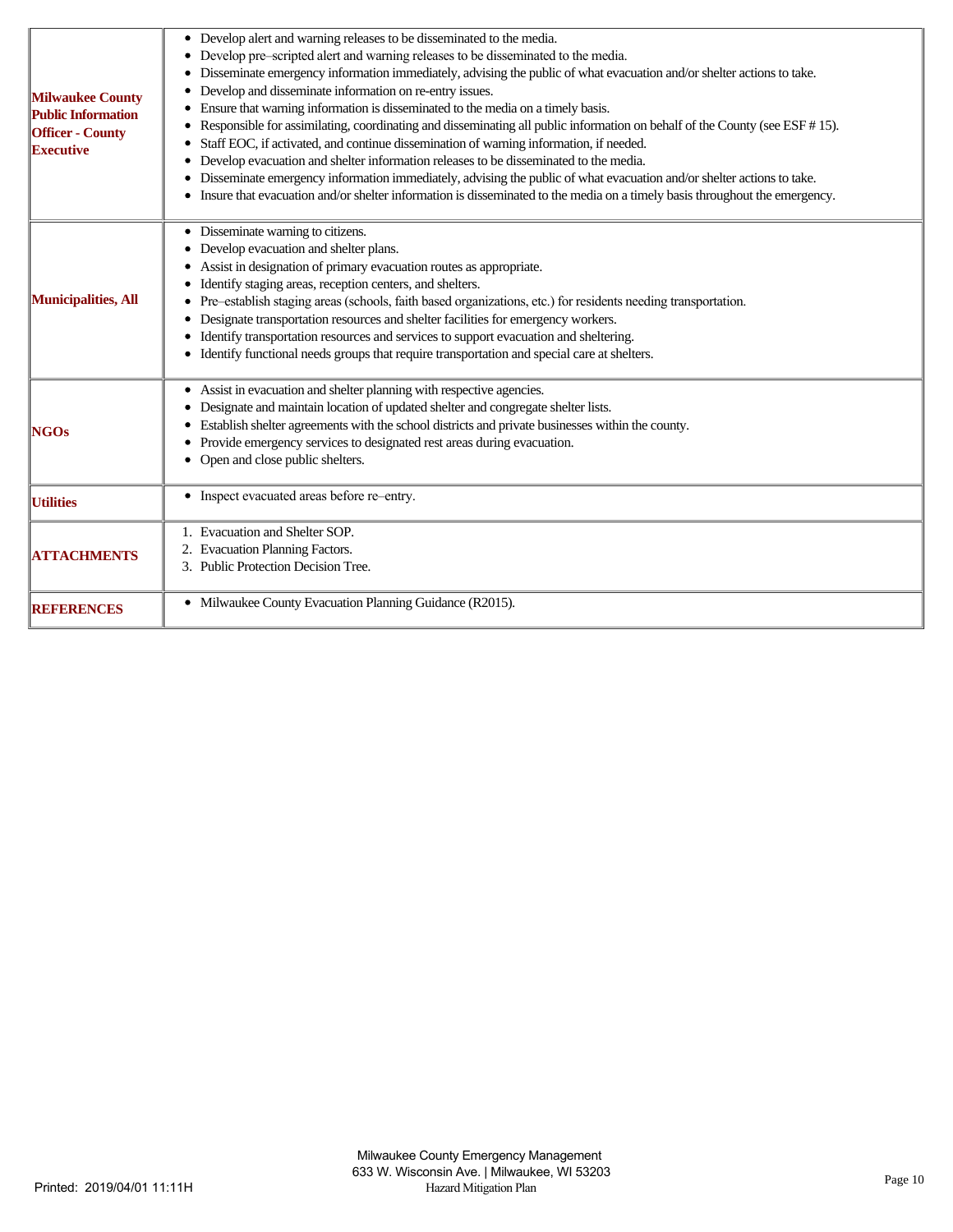# [1.8.1 Attachment 1: Evacuation & Shelter SOP](https://milwaukeecounty.isc-cemp.com/Cemp/Details?id=5809849)

## **Attachment 1: EVACUATION AND SHELTER SOP**

## **A. EVACUATION DECISION**

1. Evacuation is normally ordered by the County Executive or the Executive Group of the affected political jurisdiction.

2. If immediate evacuation is critical to the continued health and safety of the population, the Incident Commander may order an evacuation (hazardous materials spills or fires).

3. The line of succession for evacuation recommendations is:

- a. County Executive
- b. Sheriff
- c. Fire Chief/Police Chief

## **B. DIRECTION AND CONTROL**

1. During a large scale evacuation and/or shelter situation, the EOC Human Services Branch, under the direction of the County Executive, coordinates and monitors shelter activities.

2. Evacuation and shelter information is accomplished through the use of the county warning and communication system.

3. If the Emergency Operating Center is activated, direction and control of the incident is conducted from the EOC.

## **C. EVACUATION ORDER**

1. Evacuation orders are initiated after on–site evaluation and recommendation by the appropriate authorities.

- a. The affected population is not to be moved into a more dangerous situation than posed by the primary hazard.
- b. The evacuation area is defined in terms clearly understandable by the general public.
- c. On slow–moving events, pre–evacuation notice is given to affected residents as hazardous conditions warrant such action.
- 2. When ordering an evacuation, the following considerations should be addressed:
	- a. Weather and highway conditions.
	- b. Evacuation routes, their capacities, and susceptibilities to hazards.
	- c. The availability and readiness of shelters for evacuees.
	- d. Modes of transportation for evacuees and for those unable to provide their own.
	- e. Functional needs groups.

## **D. EVACUATION ORDER DISSEMINATION**

1. Affected jurisdictions use appropriate county warning modes to direct the population to evacuation and/or seek shelter.

2. Evacuation and/or shelter information is provided to the Milwaukee County Public Information Officer (PIO) for immediate dissemination.

- a. The Milwaukee County PIO keeps local media sources updated on all evacuation and/or shelter information.
- b. Local television and radio stations broadcast current evacuation and/or shelter information.
- c. Law Enforcement Agencies and Fire and Rescue Services may go door–to–door to warn evacuees.

## **E. TRAFFIC CONTROL**

1. Law enforcement agencies maintain traffic control:

- a. Traffic points, assembly areas, and reception centers are designated.
- b. Rest areas are established along evacuation routes to provide the necessary aids. Evacuees are able to obtain fuel, water, medical aid, vehicle maintenance, and emergency information at designated rest areas.
- c. Law enforcement agencies and the Milwaukee County Public Works Department coordinate assistance to those vehicles having mechanical problems or abandoned.

## **F. SHELTER OPERATIONS**

1. Shelter activities are coordinated by the EOC Human Services Branch who:

a. Determines which shelters should be open.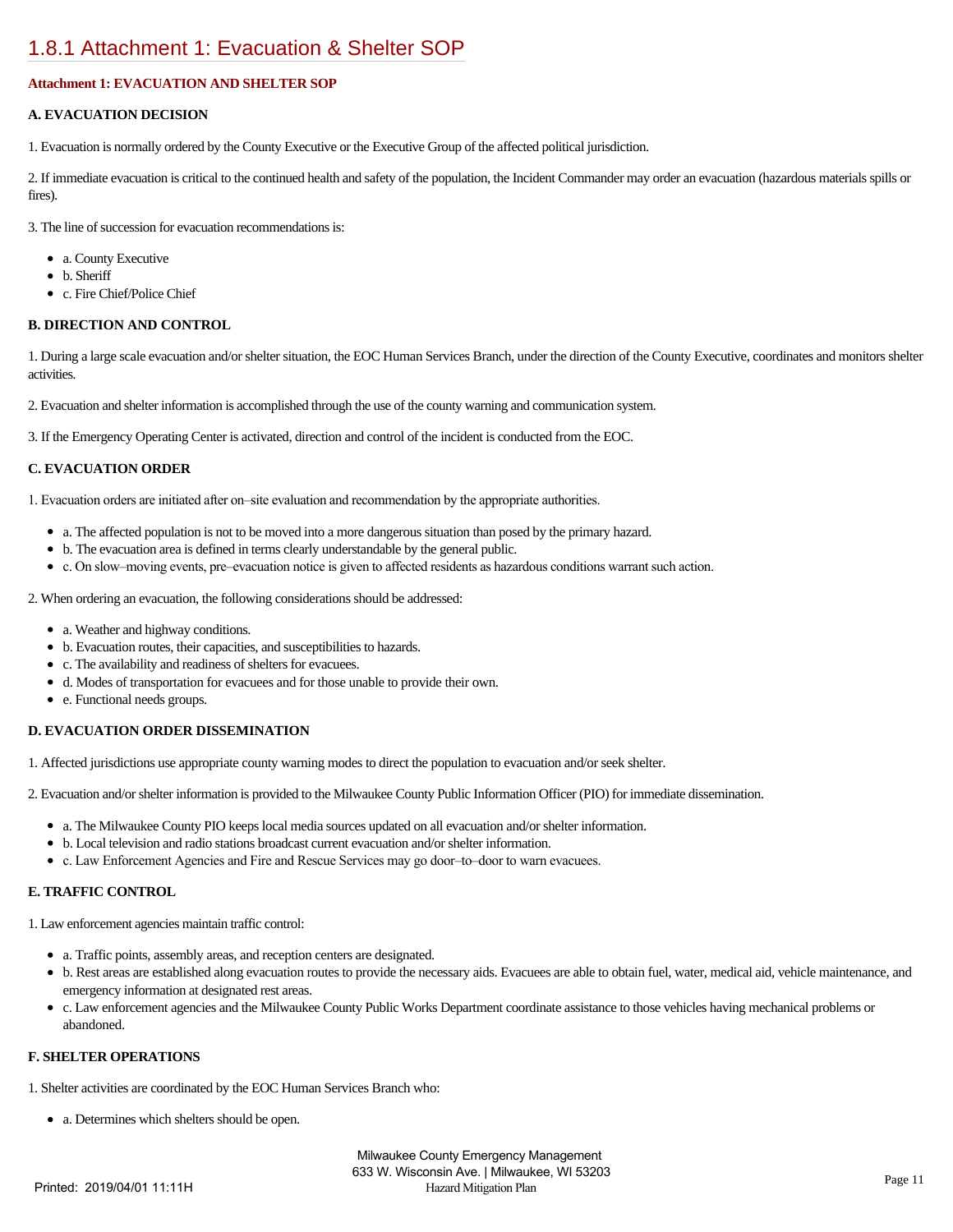- b. Coordinates dissemination of shelter information to the PIO.
- c. Coordinates reception and shelter activities with American Red Cross.
- 2. The American Red Cross, Southeastern Wisconsin assists with mass care activities.

3. Sheltering operations are coordinated with the American Red Cross.

- a. Determines which shelters should be open.
- b. Coordinates dissemination of shelter information to PIO.
- c. Reception center personnel register and assign evacuees to shelters.
- d. American Red Cross personnel coordinate shelter activities.
- e. Local Law Enforcement Agencies officers and/or volunteers are assigned as security to congregate care facilities.
- f. Responsible for crisis upgrade of shelters.

#### **G. RE–ENTRY**

1. The re–entry decision and order are made by the Incident Commander or Chief Elected Official after the threat has passed and the evacuated area has been inspected by Fire and Rescue Services, Law Enforcement Agencies, Public Works, and local utilities for safety.

2. Re–entry of an evacuated area requires coordination and direction of evacuees from the area by Law Enforcement Agencies.

- 3. When ordering re–entry, the following considerations are addressed:
	- a. Insure that threat is over.
	- b. Insure homes have been inspected and are safe to return to.
	- c. If homes have been damaged, determine any long–term housing needs.
	- d. Determine number of persons in shelter who will need transportation to return to their homes.
	- e. Inform public of proper re–entry procedures and remaining hazards.  $\bullet$
	- f. Coordinate traffic control and movement back to the area.
	- g. Issue proper clean–up instructions.  $\bullet$
- 4. PIO should coordinate and disseminate public information through the local media on re–entry procedures.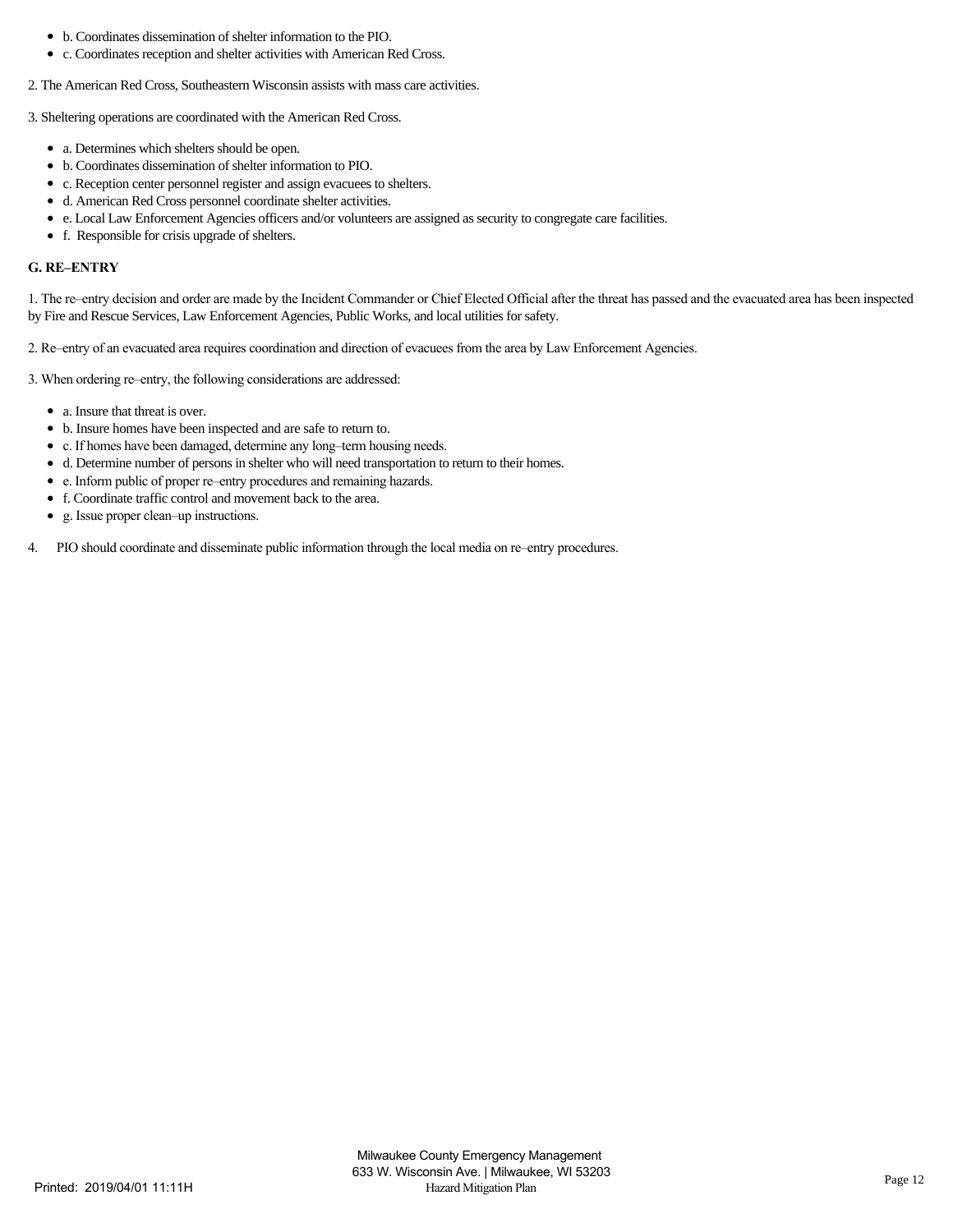# [1.8.2 Attachment 2: Evacuation Planning Factors](https://milwaukeecounty.isc-cemp.com/Cemp/Details?id=5809851)

## **Attachment 2: EVACUATION PLANNING FACTORS**

**A. COUNTY WIDE EVACUATIONS**: Should it be necessary to evacuate Milwaukee County for county–wide events (i.e. hazardous materials accident, weapons of mass destruction event), the Milwaukee County EOC will coordinate its efforts with other local jurisdiction EOCs.

**B. NEIGHBORHOOD OR AREA EVACUATION:** Certain events can occur with little or no warning (i.e. hazardous materials event, large fire, hostage/terrorism event) requiring immediate public protection efforts. A "time and circumstances" evacuation plan will be implemented by the Incident Commander at the scene, with support by the Milwaukee County EOC as requested and time allows. The following planning factors should be considered in preparing an evacuation plan:

- Consider the characteristics of the hazard/ threat: magnitude, intensity, speed of onset, duration, impact.
- Determine area to be evacuated.
- Establish a perimeter. Consider special equipment:
	- Barricades with flashing lights.
	- Barricade tape.
	- Evacuation route signs.
- Determine the number of people to be evacuated, time available in which to effect the evacuation, and the time and distance necessary to insure safety.
- Establish entry and exit control points.
- Identify functional needs populations:
	- Schools

 $\bullet$ 

 $\bullet$ 

- Day care centers
- Nursing homes
- Handicapped persons (hearing, sight, mentally, mobility impaired).
- Non–English speaking persons.
- Hospitals, health care facilities.
- Jails, juvenile facilities.
- Transient populations (street people, motel/ hotel guests).
- People without transportation.
- Animals: Kennels, veterinary hospitals, zoos, pet stores, animal shelters, farm animals.
- Identify assembly areas for people without transportation.
- Estimate numbers of people requiring transportation.
	- Remember functional needs populations.
- Identify evacuation routes. Consider: traffic capacity, risk areas.
- $\bullet$ Identify mass care facilities, safe areas.
- $\bullet$ Consider need for animal control, care, evacuation.
- $\bullet$ Plan for "what ifs," i.e. vehicle breakdowns, bridge/ road damages, secondary hazards along evacuation routes, etc.
- $\bullet$ Plan for security: Perimeter control, property protection, etc.
- $\bullet$ Minimize family separation. Consider how to reunite families.
- Is an "evacuation order" from the local elected official(s) needed?  $\bullet$
- Determine reentry procedures.  $\bullet$ 
	- Issue specific evacuation instructions to include:
		- Situation: Emphasize hazard/threat/risk.
		- The life/death consequences for not evacuating.
		- Services that will be discontinued or interrupted within the evacuation area.
		- Legal consequences for re–entering the area.
		- $\circ$  Identification of the specific area(s) to be evacuated.
		- List of items that evacuees should take with them (such as food, water, medicines, portable radio, fresh batteries, clothing, and sleeping bags).
		- Departure times.
		- Pickup points for people requiring transportation assistance.
		- Evacuation routes (give easy to understand instructions using major roads, streets, highways, rivers, etc.)
		- Location of mass care facilities outside of the evacuation area.
		- Where family members go to be united.
		- How functional needs populations are being assisted.
		- What to do with animals. –Keep animals secured, on leash, etc.
- Remember to keep evacuees and the general public informed on evacuation activities and the specific actions they should take.